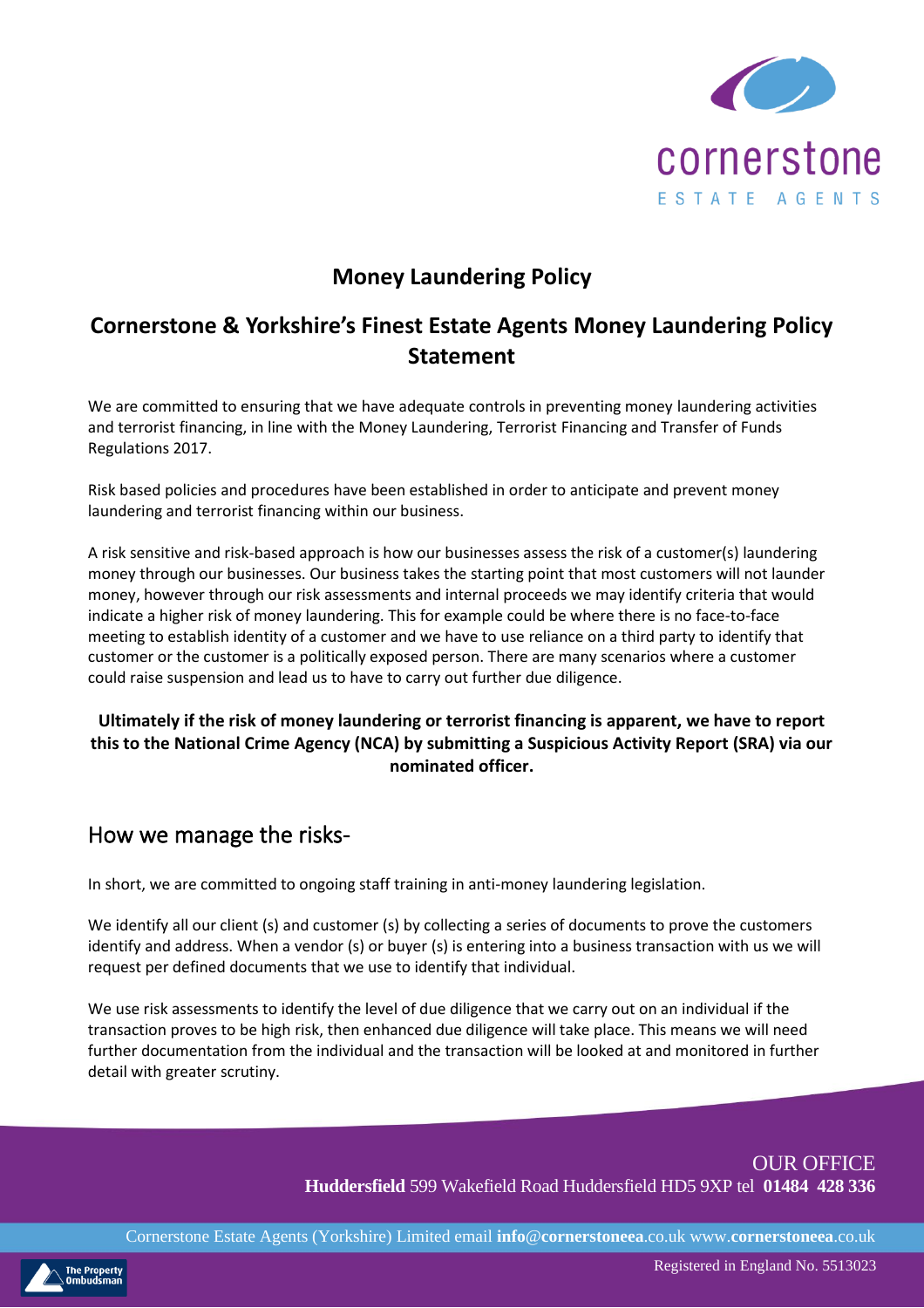

We also use automated checks via Experian to identify individuals further and to help use verify particular documents that have been provided are original. This check also looks to identify if the individual is a politicly exposed person or has links to a politicly exposed person and checks the sanctions list to make sure we can proceed with the business relationship.

Cornerstone Estate Agents & Yorkshire's Finest has a Money Laundering Reporting Officer whose responsibility is to give guidance, receive internal reports and make a judgement to forward a suspicious activity report (SAR) to National Crime Agency.

#### **Money Laundering Nominated Officer- Laura Wilkinson**

### Identification procedures-

Our business is supervised by HMRC, and we have to carry out due diligence and risk assessments on every transaction. We do this to mitigate the risks of our business being used to launder money or to fund terrorism.

All vendors and purchasers must be identified fully with two forms of I.D, evidence of identity being photographic, and also evidence of residence e.g., a mortgage statement dated in the last three months. We will advise vendor (s) and buyer (s) when required what documents we will require given their circumstances and the nature of the transaction

Should a face-to-face meeting not take place then enhanced due diligence procedures will need to be adopted by asking for additional information or evidence to establish the customer's identity and ensuring that the documents supplied are certified by a solicitor or bank.

The verification of the customer's identity is done by documents and an online verification process.

Customer identity documents should be based on a government issued documents with the customer's full name, a photo and the customer's date of birth or residential address.

#### OUR OFFICE **Huddersfield** 599 Wakefield Road Huddersfield HD5 9XP tel **01484 428 336**

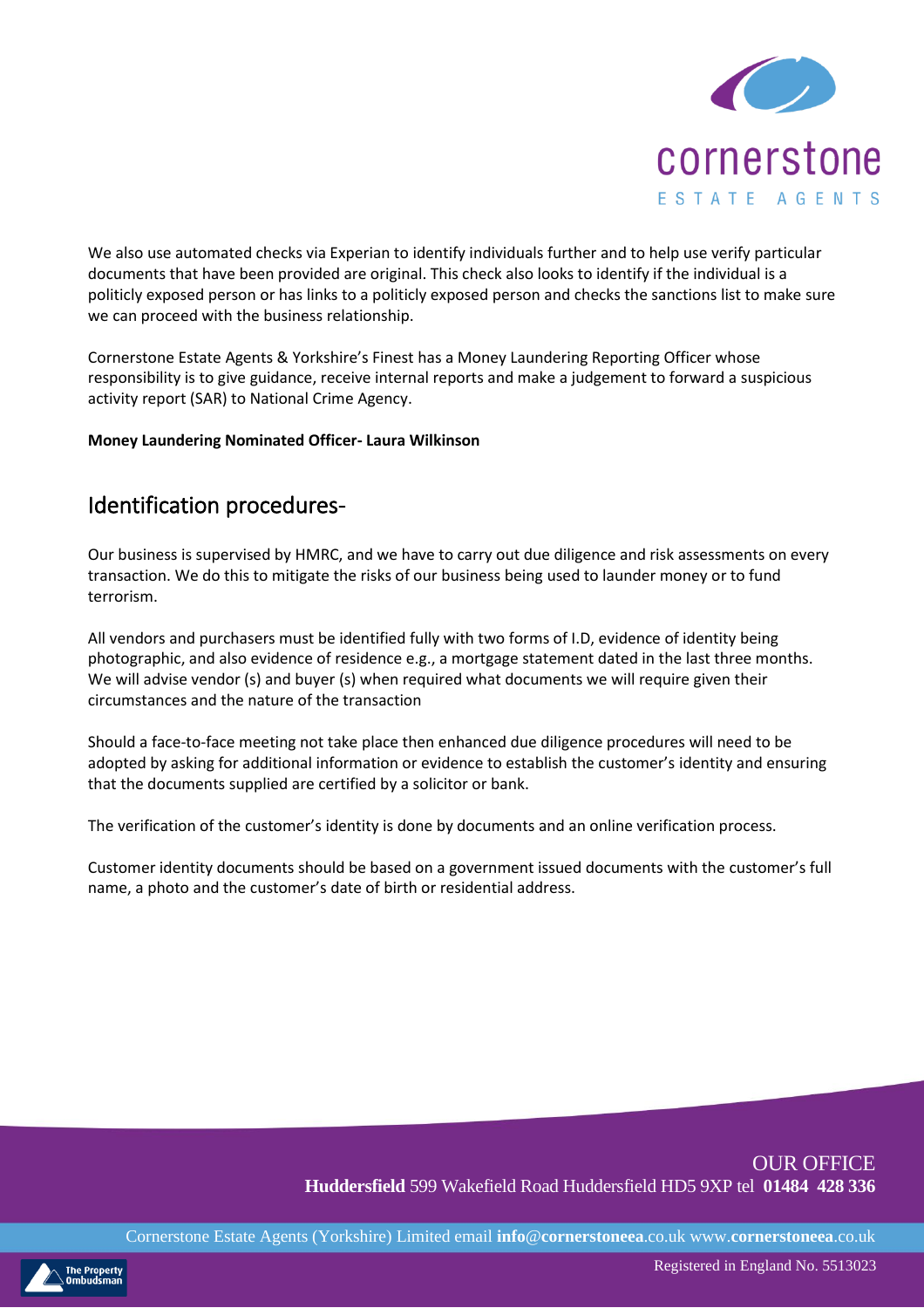

# For customers other than private individuals-

For customers who are not private individuals, such as corporate customers and private companies, the business must obtain information that is relevant, for example –

- Company registration number.
- A search at Companies House will reveal details of director(s), company secretary(s) and person(s) with significant control.
- Evidence that the individuals have the authority to act for the company.
- Shareholders or a person with voting rights more than 25% we have to carry out customer due diligence on those individuals and any beneficial owner.

# Politically Exposed Person (PEP), Sanction Searches & Ongoing Monitoring

We use online verification processes to check for politically exposed person(s) and if an individual is on the sanctions list. We continue to monitor our clients throughout all transaction.

Our ongoing monitoring is achieved by continued communication with the individual (s) and communication with their acting solicitor until the transaction is concluded.

#### OUR OFFICE **Huddersfield** 599 Wakefield Road Huddersfield HD5 9XP tel **01484 428 336**

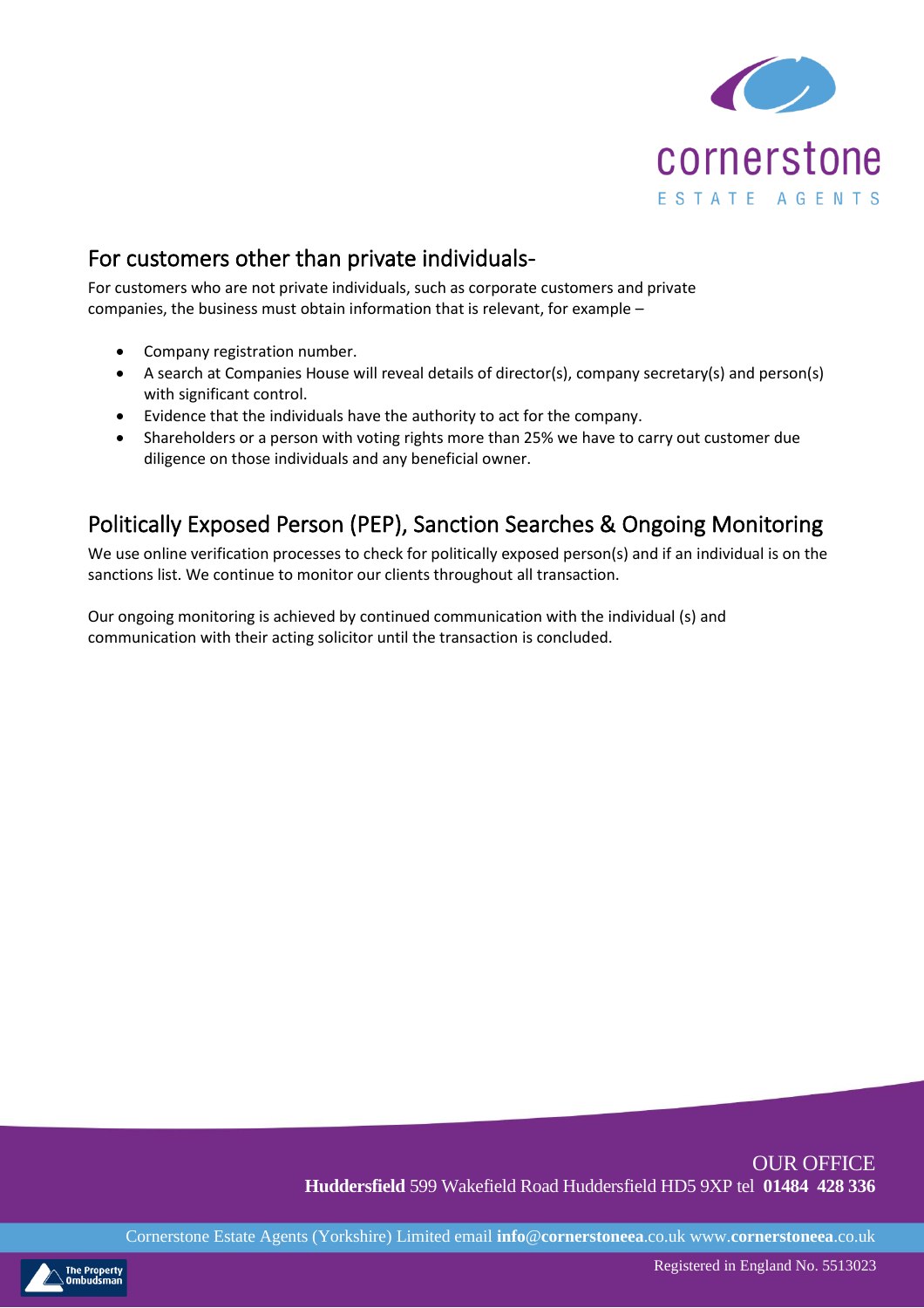

# Grounds That May Raise Suspicion About an Individual

Report without Fear.

Do not fear that making a report will expose you to any sanctions. It is our duty under the money laundering, terrorist financing and transfer or funds (information on payer) regulations 2017 to report any suspicious behaviour/activity or evidence or potential evidence that money laundering or terrorist financing is taking place to the national crime agency.

This section contains guidance on when you should suspect money laundering and make a report to your nominated officer. The nominated officer would then decide if submitting a SAR to the National Crime Agency was the next step given the circumstances and relevant information.

A general guide of following factors that may raise suspicions

- Cash. Any party (whether our client or otherwise) proposes to pay significant sums in cash.
- Unexplained transfers of funds. Paying money into our bank account and then asking for it to be paid out to another account. This may be designed to make it harder for others to trace the funds. We do not take holding deposits for property for sale unless a new build property, but this will be a nominal amount and not classed as a high value transaction.
- Money being paid direct between the parties, and not via solicitors.
- Transaction being completed by the parties without the involvement of solicitors
- A transaction which has no apparent purpose, and which makes no obvious economic sense.
- Unusual transaction. Where the transaction is, without reasonable explanation, out of the range of services one would expect to provide to that client or outside the experience of the firm.
- Unusual transaction. Where the transaction is, without reasonable explanation, out of the range of services one would expect to provide to that client or outside the experience of the firm.
- Difficulties with identification of client or beneficial owners, including reluctance to attend for identification processes, which may suggest impersonation.
- Unusual sources of funds. Funds will normally be paid from an account in the payer's own name maintained with a recognized and reputable financial institution. If payments are made by a third party, or from abroad, this may be a concern.

OUR OFFICE **Huddersfield** 599 Wakefield Road Huddersfield HD5 9XP tel **01484 428 336**

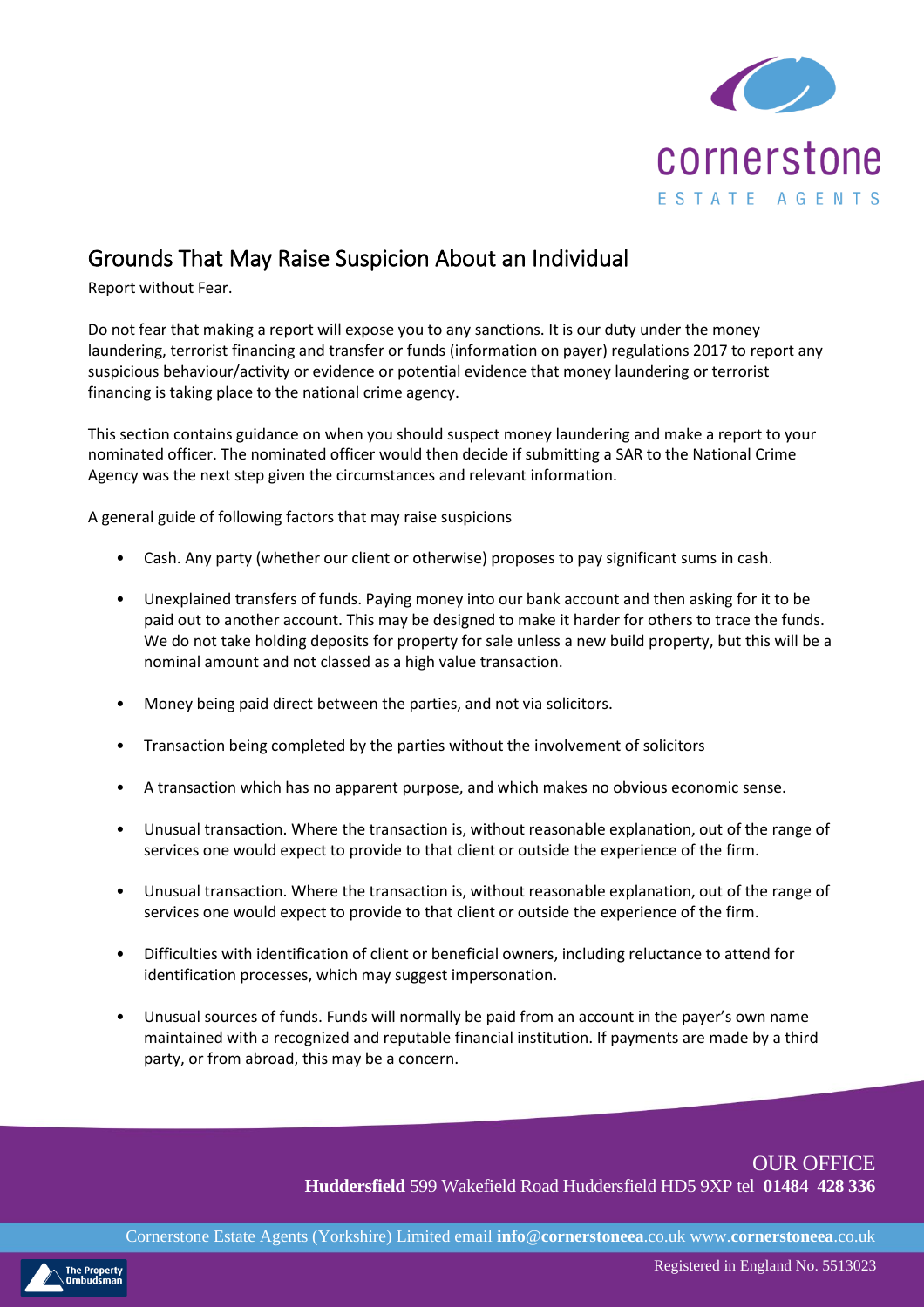

- Transactions where the source of the wealth is unclear. Large amounts of money provided by a buyer who appears to have a low income.
- Insistence that a matter be completed very urgently, for no good reason
- Properties owned by nominee companies, offshore companies or multiple owners, where there is no logical explanation.
- The seller is known to have committed acquisitive crimes (such as drugs dealing, theft or tax evasion).
- The property being bought in somebody else's name other than that of the person providing the money or making the decisions. Of course, people often assist relatives with purchases. There is no family connection or other obvious reason why the third party is providing funding, report the matter.
- A misleading apportionment of the purchase price, with the intention of avoiding Stamp Duty Land Tax. If you discover such tax evasion after it has taken place you should make a report. Information about past tax evasion or welfare benefit fraud may also come to light and may need to be reported.
- Breach of other laws may amount to a criminal offence, which may need to be reported.

### Mortgage Fraud –

Any of the following factors may be suspicious –

- Any attempt to mislead lenders e.g., about the income of the borrower, or the value of the property.
- The use of shell companies or nominees to own property may indicate mortgage fraud.
- The rapid re-sale of property at a higher price.
- Urgency. A client wants a transaction completed as a matter of urgency, for no apparent reason, or does not seem concerned to control costs.
- The buyer and seller appear to be associated (may be part of an organised gang or crime).
- Offer of a bribe or other inducement to complete paperwork incorrectly or to over-value property.
- Buyer has not viewed the property.

#### OUR OFFICE **Huddersfield** 599 Wakefield Road Huddersfield HD5 9XP tel **01484 428 336**

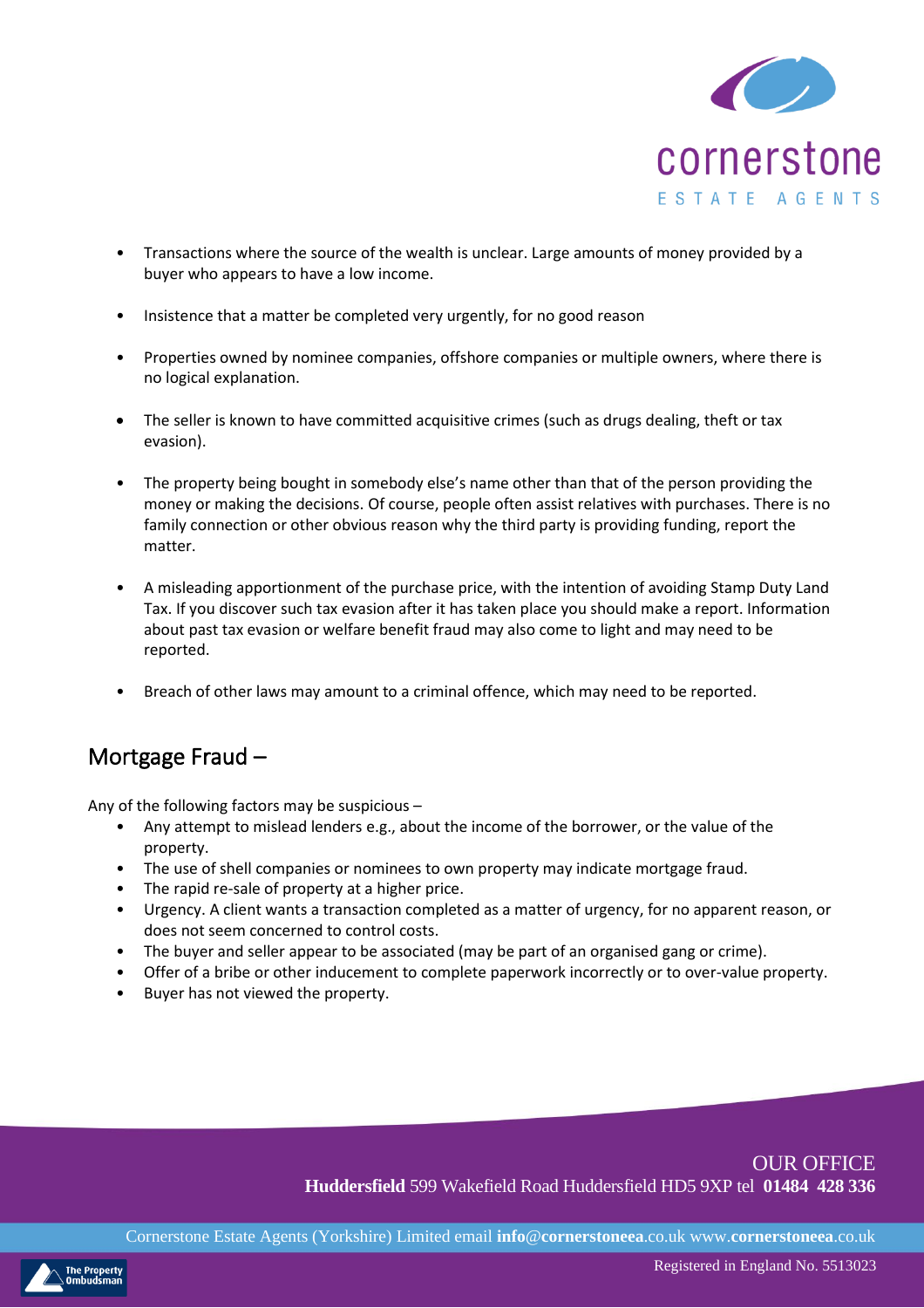

# International Transactions

Any of the following factors may be suspicious –

- Take particular care where the funds come from a jurisdiction with less rigorous anti-money laundering controls, or payment is being made in foreign currency for no good reason.
- If the client or a beneficial owner is resident in or has a substantial connection to a high-risk country, you should report that fact to the firm's nominated officer who will decide what additional precautions may be appropriate.
- You should assume any country to be high-risk EXCEPT Australia, Austria, Belgium, Canada, Cyprus, Denmark, Finland, France, Germany, Greece, Hong Kong, Iceland, Israel, Japan, Republic of Ireland, Italy, Luxembourg, Malta, The Netherlands, New Zealand, Norway, Portugal, Singapore, Spain, Sweden, Switzerland, UK and the USA.
- Our internal risk assessments highlight a number of countries where enhanced due diligence must always take place and extra care must be taken with the transaction due to the country being classed as a jurisdiction of concern by HM treasury.

# Politically Exposed Persons-

As mentioned above, you need approval to take on a client who is PEP from your nominated officer. We take adequate measures to establish their source of wealth and the source of funds involved in the transaction and must conduct enhanced due diligence and ongoing monitoring.

### Terrorism –

Particular care should be taken where any party to a transaction is believed to have links to terrorist groups or show extreme ideology. If terrorism is suspected, it will be reported to a nominated officer.

### Suspicious Activity Reporting-

A report will be made if a member of staff or the nominated officer thinks that there is a possibility that a person is or has been engaged in money laundering or terrorist financing.

The report will be made to the nominated officer who, should they be satisfied that there are grounds to suspect money laundering or terrorism financing will submit a suspicious activity report to the National Crime Agency.

> OUR OFFICE **Huddersfield** 599 Wakefield Road Huddersfield HD5 9XP tel **01484 428 336**